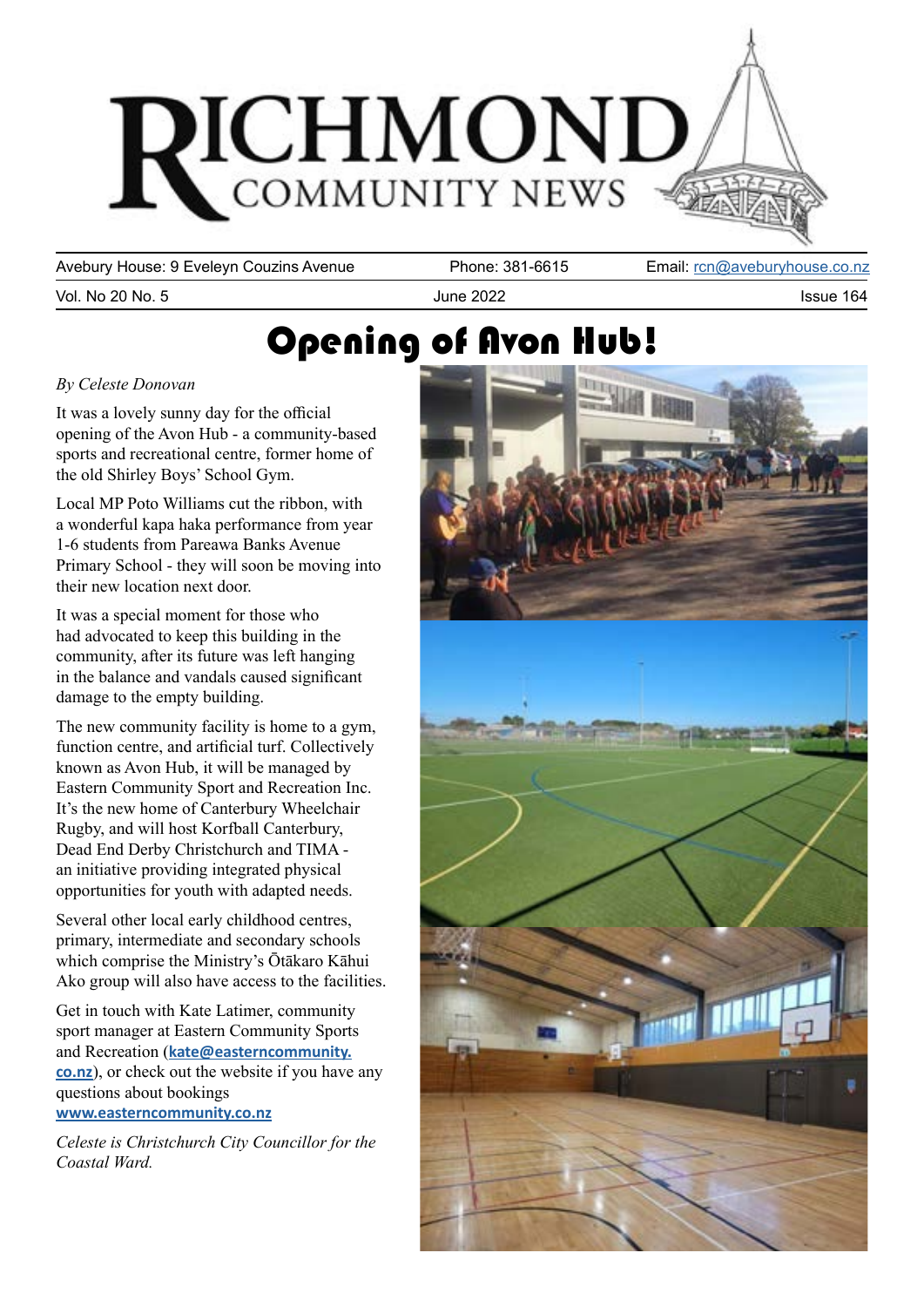Richmond Community News is brought to you by Avebury House Community Trust and the following people:

Editorial: Tanya Didham. Layout: Kristine Spoor.

Many thanks to our team who deliver the RCN to 2800 households and businesses throughout Richmond.

The RCN is now available online: **[www.aveburyhouse.co.nz/newsletter.html](http://www.aveburyhouse.co.nz/newsletter.html)**

Contact us at: **rcn@aveburyhouse.co.nz** or ring Avebury House: **03 381 6615**.

**Disclaimer**: Views and opinions expressed in the Richmond Community News are not necessarily those of the editor or Avebury House Community Trust. No responsibility is accepted for incorrect information contained in advertisements or editorials. Advertisements for publication are accepted in good faith and publication of an advertisement does not imply endorsement by Avebury House Community Trust.



**Allan the Appliance Guy will collect \*for free\* scrap metal, old appliances, computers, dvd players etc.** 

**Call him on 027 756 2718.**





## **Seeking/Arapu Matariki in the Zone 2022**

*Avebury House & Richmond Community Garden*

The pandemic meant we were not able to plan for our usual big, beautiful event in the Richmond Community Garden. So to celebrate the first public holiday for Matariki, we're doing it a little differently this year, and bringing the stars down to earth!

We are sad not to host the hāngī, music and entertainment of midwinters' past, but we are excited to introduce something new. Between the **20th - 30th June,** we invite you to come down to Avebury House and Richmond Community Garden, to trace the path of the Matariki star cluster in the red zone. Each 'star station' will be lit up with decorations and snippets of information - a self-guided star-path you can follow even after the sun goes down!

We intend to bring the much-loved Matariki in the Zone back at full throttle in 2023, but this year, we hope you enjoy this new element that we'll be growing and incorporating into future events.

### **Te Pou Toetoe - Linwood Pool**

Did you know… the women-only sessions are the most popular at the new pool on Smith St since it opened last October? They are held every Wednesday, 3pm – 9:30pm (includes girls of all ages and boys up to age 5).

Other programs include Swimsmart lessons, Bubbletimes, Tumbletimes and Sleepytimes. Adult swim lessons and group fitness require bookings. You can do it online via Council's website: **[ccc.govt.nz/rec-and-sport/rec-and](http://ccc.govt.nz/rec-and-sport/rec-and-sport-centres/tepoutoetoelinwoodpool/)[sport-centres/tepoutoetoelinwoodpool](http://ccc.govt.nz/rec-and-sport/rec-and-sport-centres/tepoutoetoelinwoodpool/)**/ or call **941 6888**.

Please note, vaccine passes are no longer required at Council facilities, pools included.

*"If you really want to get along with someone, let them be themselves."* 

呾

- Willie Nelson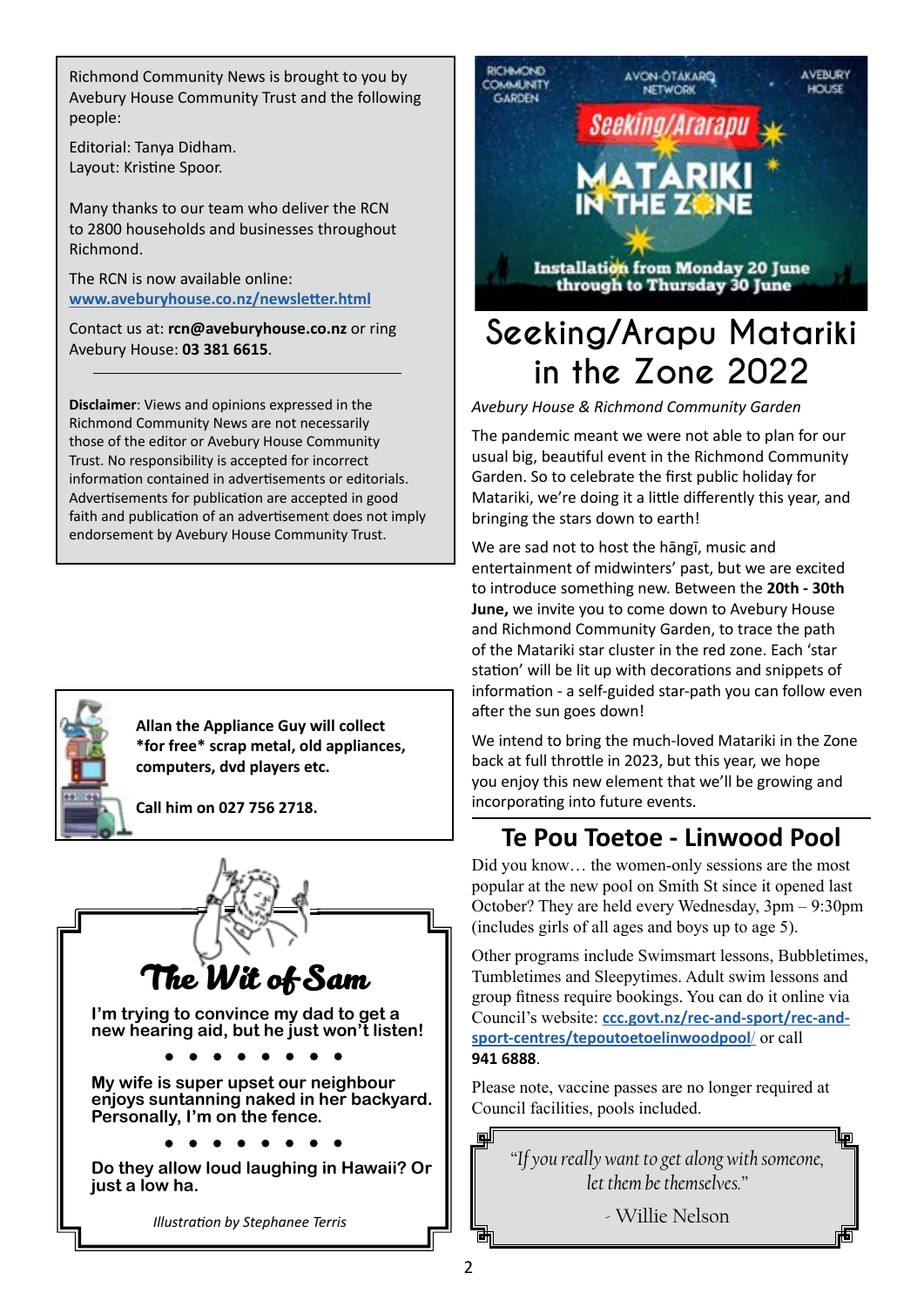

The R.R.B.A. has been busy this past month and there's a lot to keep us active in the months ahead. Our newly appointed Capacity Builder, Rachel Crawford, has slotted into her role really well, preparing of a number of submissions to Council covering such topics as the Long Term Plan, R.M.A. and Housing Intensity, and seeking continued funding support.

In Chrystal and Petrie Streets there is evidence of the road repair programme swinging into action. We are working with the contractors to try and ensure plenty of notification is given regarding interruptions to normal traffic flows and accessibility. Nicholls and Dudley Street work is scheduled to start in August. Check the Roading Section on our Facebook page and website for updates: **[wearerichmond.co.nz](http://wearerichmond.co.nz)**.

Further discussions are taking place with Council staff to try and improve the maintenance of street corner landscaping in Richmond, especially the strip between Petrie St and Stapletons Rd alongside Dudley Creek.

Another recent piece of work our group initiated is the new mural on the Tattoo Parlour. Plans are afoot to complement this with some suitable planting soon.

Again, we encourage all Richmond citizens to become part of the work we are doing and even to consider coming on



the committee. We have a crucial role in striving to create a good environment for the people living in our suburb.

*David is the Secretary of We Are Richmond, you can contact him on* **[secretary@wearerichmond.co.nz](mailto:secretary%40wearerichmond.co.nz?subject=)**



#### *By Tanya Didham*

Though the barriers had been down for a week, the mist lifted at just the right moment for a lovely official opening of the Medway Bridge on May 6th. Alexandra Davids, Chair of Waikura/Linwood-Central-Heathcote Community Board, MC'd the event.

Members of Ngāi Tūāhuriri first gave the bridge their blessing with a beautiful karakia, and kids from nearby Casa dei Bambini and Banks Ave School trooped across, waving at the geese.

\$17 million for the 3 bridges and the Dallington landing was provided by CEAT - Christchurch Earthquake Appeal Trust. Trust chair Rod Carr said CEAT received over \$100 million in donations after the quakes, thanks to the generosity of so many people from here and around the world. It was for legacy projects exactly like these, he said, "that connect communities from the city to the sea, and north to south."

Locals felt the bittersweet tug of memory, mixed with elation



*From top: Medway Bridge; Casa dei Bambini and Banks Ave kids checking it out; Snell Bridge.*

at being reunited with the opposite bank - where a piece of the 'munted' bridge lies, even if their Avonside neighbours are no longer there. Red-zoned resident Tom McBrearty moved away after the earthquakes but, like many who were displaced, still feels a strong connection to the river corridor. Tom recalled the contribution of the late Evan Smith, who had lived in Lois Place, thinking his friend would have been thrilled to see his neighbourhood bridge finally reinstated.

Just while we were there, several people crossed - joggers adding variation to their runs; parents with prams; folk walking their dogs…It is truly wonderful to have this key piece of community infrastructure and connection back in place. Thank you to all who re-built our bridge!

*The new Snell Bridge, between Dallington Landing and Kerrs Reach, also had an official opening on Saturday May 28th.*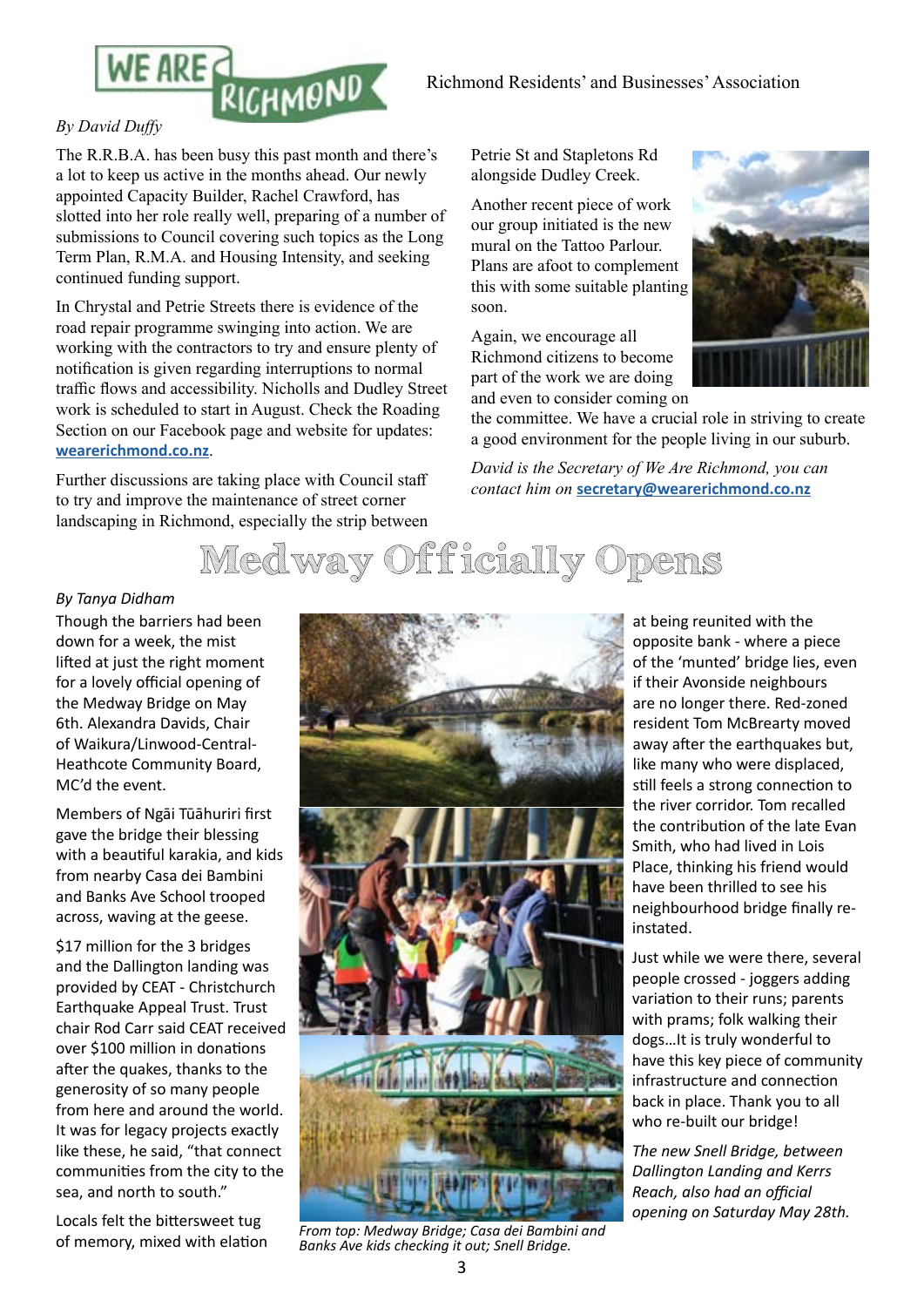## *Forage While You Walk...*

Learn what you can (and importantly) what you can't eat while out wandering. Inga will take you on a tasty meander through the red zone, teaching you how to find and prepare edibles growing in our local wild spaces!

Mark your calendar with the following dates and to keep up-to-date check their facebook page: Foraging Corner **[www.facebook.com/foragingcorner](http://www.facebook.com/foragingcorner)**

### **Saturday 11th June; Wednesday 13th July; Saturday 6th August.**

*All walks start at the Fungi Farm, at the bottom of Eveleyn Couzins Ave and go from 11am til 1pm.* 

## *Pick Your Olives!*

Olive-picking season is upon us! Our dedicated volunteer olive-pickers will be out picking trees in our local community **from Friday 3rd June until Monday 13th June**.

If you want to pick and share your olives with us, please also pick between these dates, to ensure the fruit is fresh when it goes to press! We'll have a dedicated olive drop-off area at the Riverlution EcoHub (46a Vogel Street) in Richmond. Don't forget to leave your contact details so we can add you to this year's co-op, and let you know when the delicious olive oil is ready!

Get picking, support a local cause and be part of something positive, healthy and fun! If you have a tree you would like us to pick, get in touch with Cathy: **[coordinator@richmondcommunitygarden.co.nz](mailto:coordinator%40richmondcommunitygarden.co.nz?subject=)**

# Foil Fusion

The Riverlution Eco Hub is so excited to be partnered with the Chip Packet Project New Zealand, and even more excited to be hosting the first demonstration of how to turn old crisp packets into survival sheets.





We love turning rubbish into something useful; if you do too, come

down and see how it's done - and maybe even give it a go yourself! CPPNZ will be at the Riverlution Eco Hub at 46A Vogel St, **Saturday June 25th, from 10am**. All welcome!

### **Object to the Christchurch environment and city centre being ruined by bad planning**

If you're interested in the changes regarding the new housing intensification rules, check out this local petition:

**[www.change.org/p/object-to-the-christchurch](http://www.change.org/p/object-to-the-christchurch-environment-and-city-centre-being-ruined-by-bad-planning)[environment-and-city-centre-being-ruined-by-bad](http://www.change.org/p/object-to-the-christchurch-environment-and-city-centre-being-ruined-by-bad-planning)[planning](http://www.change.org/p/object-to-the-christchurch-environment-and-city-centre-being-ruined-by-bad-planning)**

CCC can do better than creating a treeless, 3-storey, concrete jungle in our suburbs





Copiers • Printers • Document Solutions • IT Kyocera • Samsung • Fuji Xerox 03 366 2217 www.kmbe.co.nz



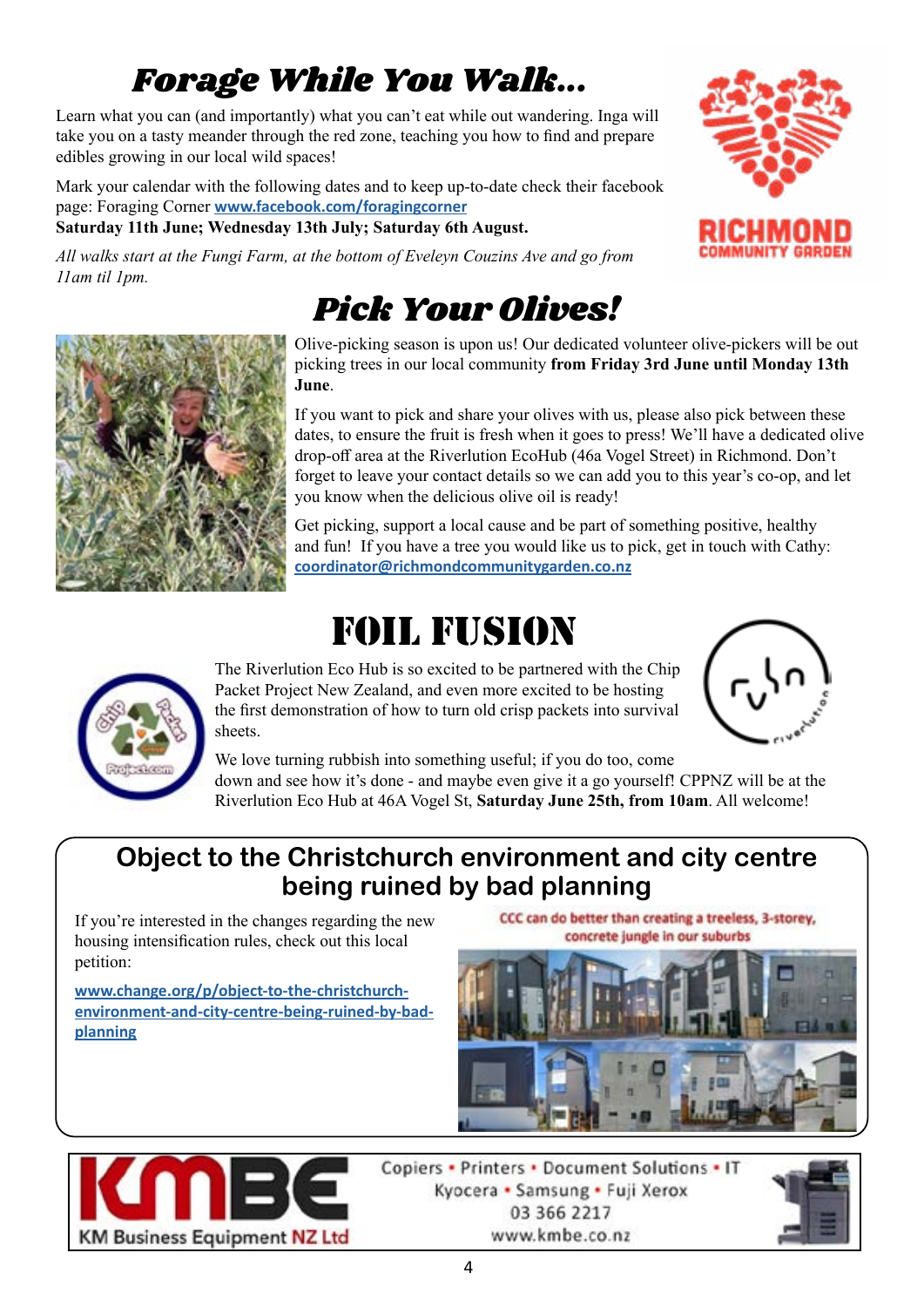## Highlights from the RCG Impact Report 2021

In 2021, we didn't let Covid stop us. We had another whopper of a year at the Richmond Community Garden with one of the highlights being the activation of the Riverlution Eco Hub.

This space is now home to a number of organisations including the **Richmond Community Garden**, a **Bee Club**, **CHCH Envirohub**, **Avon O– ta–karo Network**, the **Canterbury Horticultural Society**, **Repair Revolution,** 

as well as many organisations, groups, interns and individuals. All using the hub for a meeting space and a place to work when they need it.

We are grateful to City Care who helped us get the building up to standard to operate from, interns from the University of Canterbury Communications School, who set up our Facebook page and communications, and the Eco Store for furniture.

## Food Waste

15,000 kg of food waste diverted from landfill from our local restaurants and school.

### **WORKSHOPS**

Repair Revolution, Pruning, Fungi inoculation and Seed Bomb workshops.

### groups & WORKING BEES

of groups including: Linwood College, Dementia Canterbury, Delta Friendship Group and Hōhepa Canterbury. Over 500 people came to working bees held for corporate groups, schools, Volunteering Canterbury, and many others.

### Olive oil co-op

Our annual Olive Oil Coop almost doubles in size every year. With nearly 50 contributors this year, we picked over 500 kgs of olives, resulting in 42 liter of oil and over 100 jars of brined olives.

### **RECYCLING PROJECT**

100's bottle tops, razors, toothpaste tubes, wine bottle tops & disposable face masks diverted from our red bins.

## Every month we host a number FUNGI FARM

We started the ground works for the Fungi Farm in January.

Since it has been open, many groups have used the space for foraging events, parties, and children's programmes.

### **EVENTS**

URBAN TRAPPING **PROJECT** 20 traps made by the Richmond Mens' Shed. 25 rats caught so far.

Avebury Gala was attended by 1,500 visitors celebrity judged preserves competition with entries from all over Canterbury. Other events included Dogs Day Out, Matariki in the Zone, Mother of All Clean Ups, Plastic Free July, Spring Fair.

### **PLANTING**

1,227 native plants and 15 fruit trees.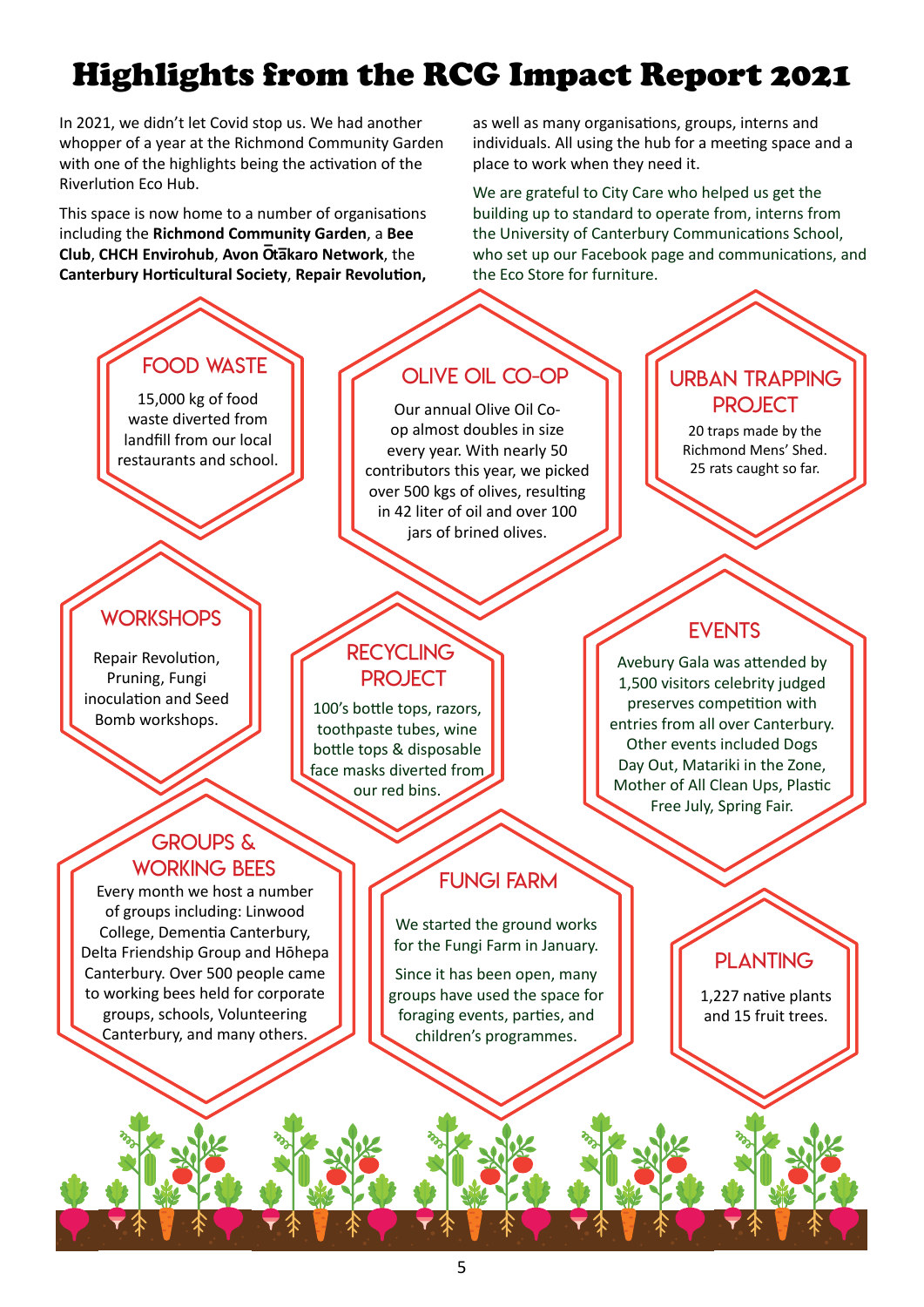## Mind Yer Language: How Many?

#### *By Tanya Didham*

Why do we add 's' or 'es' to pluralise nouns in English? It's something we inherited from our Latin language cousins, but we got off pretty lightly in the grammar stakes. In Spanish and French an 's' may be added to make a plural, but the definite article (the 'the') changes too. So a French gorilla is 'un gorille', but many gorillas are 'des gorilles'.

These languages and others, like German, have gender to deal with too. For example most German masculine nouns pluralise by adding an 'e' - der hund (the dog) becomes die hunde (the dogs); most female nouns pluralise by adding an '(e)n', as in die katze (the cat) and die katzen (the cats). There are several exceptions, but unlike us, our European cousin languages do have to mind their preceding articles.

### Every time you use an apostrophe to make a word plural, a puppy dies.

In te reo Māori, there is no letter 's' or equivalent suffix to indicate plurals. More commonly it is indicated purely by a change in the definite article from, for example, 'te' to 'ngā': *te* pukapuka - the book, or *ngā* pukapuka - the books. Sometimes a macron is used to indicate a different emphasis when pronouncing the plural, as in 'wahine' for woman; and 'wāhine' for women.

In Japanese and other Asian languages there is no strict plural rule, most words don't alter and meaning relies purely on context. In Malay, plurals are often denoted by repetition of the singular, so kiwan (friend) becomes kiwan-kiwan (friends) and they can be abbreviated so: kiwan2.

Of course English has exceptions to our plural rules too, largely because we have borrowed from so many languages. Many show their Germanic roots such as 'child' to 'children' and 'ox' to 'oxen'. The Germanic tree also spawned many English words that don't change in their plural form, like sheep, deer and fish. And then we have the 'mutant plurals' - the rule-burners - seven English words that just pluralise weird through the mutation of their vowel sounds: foot/feet, goose/geese, man/ men, woman/women, mouse/mice, louse/lice and tooth/teeth. Did you know you had mutant feet??

## *Puzzle* Crossword

#### **Across**

- 1. Fairy tale monster (4)
- 3. Servant (8)
- 8. Dash (4)
- 9. Rural (8)
- 11. Accumulated knowledge (8)
- 14. Semi-conscious state (6)
- 15. Promise (6)
- 17. Makes sure of (10)
- 20. Inspector (8)
- 21. Red pine (4)
- 22. Law breaker (8)
- 23. Fever (4)

#### **Down**

- 1. Egg dish (8)
- 2. Come back (8)
- 4. Very happy (6)
- 5. Speak clearly (10)
- 6. Standard (4)
- 7. Depend on (4)
- 10. Parade (10)
- 12. Giving guidance (8)
- 13. Restore confidence (8)
- 16. Ebb (6)
- 18. Roman emperor (4)
- 19. Lower leg (4)



#### **Solution to May Crossword**

**Across:** 8. Stampede 9. Avast 10. Scat 11. Sunbathers 12. Rancid 14. Oleander 15. Correct 17. Fantail 20. Accurate 22. Mental 23. Arithmetic 24. Rite 25. Mouse 26. Operator

**Down:** 1. Staccato 2. Emit 3. Ceased 4. Reunion 5. Panatela 6. Washington 7. Starve 13. Circuitous 16. Clammier 18. Inaction 19. Section 21. Chrome 22. Mouse 24. Rear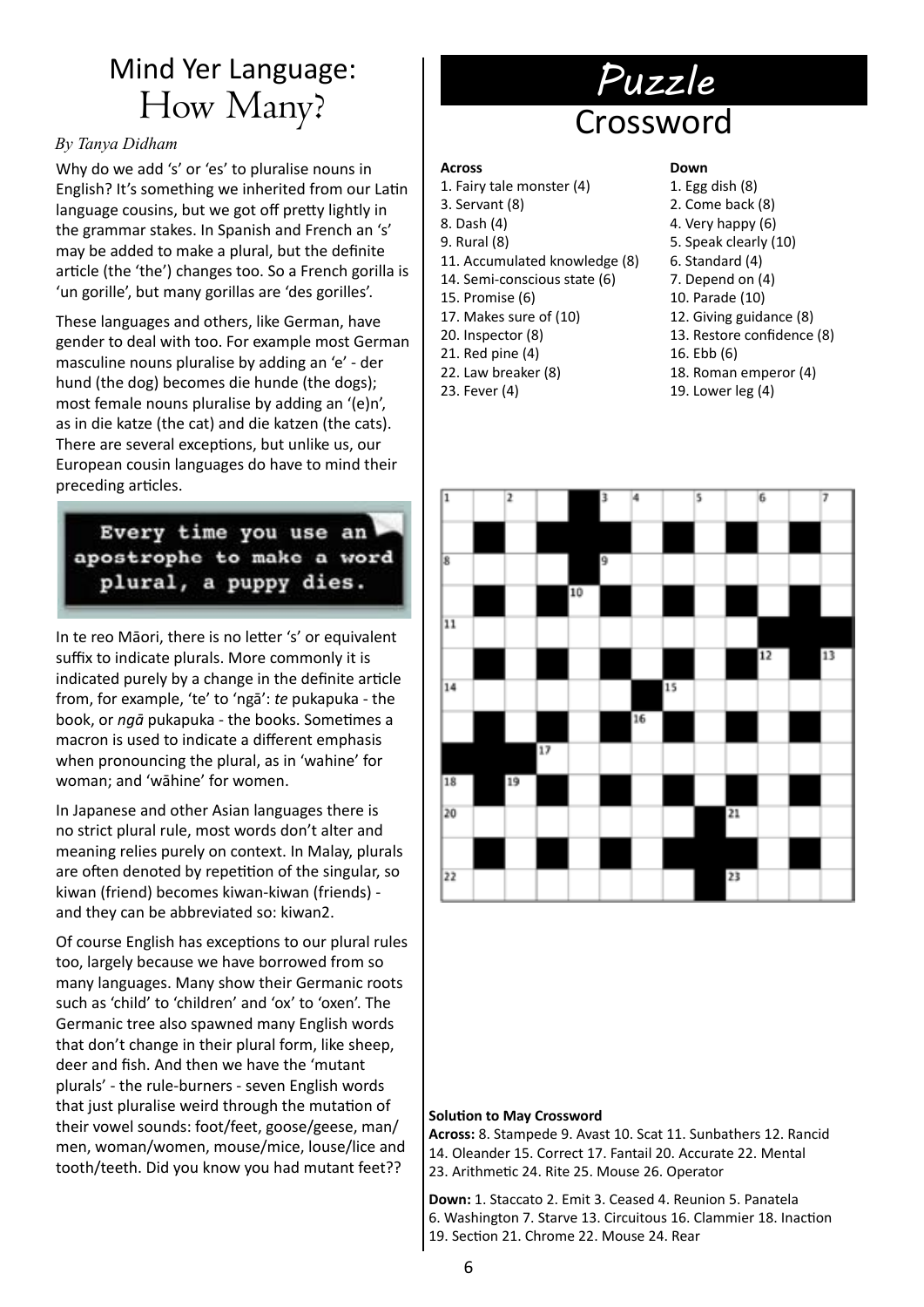## The Avebury YHA

#### *By Dawn Maley*

Back in 1993/1994, I was the manager of Cora Wilding YHA Hostel in Avebury House. It was one of three YHANZ hostels in Christchurch. The quietest of the three as it was further out from the city centre but still attracted a good number of tourists each year. These were mostly international travellers with an occasional Kiwi traveller thrown in for good measure.

We, my husband, daughter, I and our dog Casper lived in the hostel. As you enter the building our flat was on the right [in the Gordon Prince Room]. Then it was divided into 2 bedrooms, a lounge and kitchen etc. It was small but felt roomy because of the high

ceilings and the beautiful gardens outside.

Upstairs the rooms were divided into dormitories. The largest dorm slept 12 in bunks. The rooms were partitioned off so it never felt like there were 12 people in there. The upstairs turret room at the front was the most popular, sleeping two.

One of my most memorable days at the hostel was a quiet Saturday afternoon on the 18th of June 1994. My daughter, two at the time, had just fallen asleep in my arms so I stood up to pop her into bed. Her room was in the small downstairs turret room, at the front of the building. Just as I was leaning over to put her down in her bed the earth started to shake. It was the 6.7 earthquake in Arthurs Pass. Far enough away for no damage, so we thought, but close enough to be felt. I stood straight back up and got in the doorway until the building stopped shaking.

 Once it was over we checked on the hostellers that were staying. At the time we only had a few. A couple of Japanese travellers took it in their stride, a few German tourists were pretty shaken up. Once I made sure everyone was okay I did a tour of the building. The only damage was a few cracked windows. All the windows were the old-fashioned sash windows that we had bolted



*Dawn, husband Frank, and 2-year-old daughter Rochelle at the reception desk that was in Avebury's foyer.*

shut for security. This created a problem in the quakes as the building moved but the windows didn't - hence the breakage.

I remember talking to the manager at Arthurs Pass hostel to make sure he was okay, and his vivid description of being in his garage with a kayak on top of his car, praying the kayak wouldn't get smashed. Lots more to that story but for another day.

Our time at the hostel was fun and interesting. Sharing Christmas Day with hostellers from all over the world, introducing them to Pavlova and Hokey Pokey ice cream. Shared many a coffee on the two chairs that sat on the front porch; watching the gardens change with the seasons. We were there for just over a year before we moved south to take over a larger hostel.

I love how the building has been lovingly restored and that it is open for groups like ours to use today. The building has a rich history, one that is obvious when you enter through the front door.

*To avoid demolition, local resident Cora Wilding petitioned to run Avebury House as a youth hostel, which it was between 1966 and 1997. By then it was in such disrepair, it was again slated for the wrecking ball!*

#### *Tuition*

**Reading, Writing, Spelling, Maths (Y1-Y12)** Qualified local teacher, individual programmes, great results.

**P: 021 197 8383 or E: katharineabeaumont@gmail.com**

**(03) 385-3856**.

Clarinet, Sax, Flute, Guitar, Bass, & Piano—Experienced local teachers. Phone Nicola & Ivan

### **Supling Filipino Playgroup**



 Celebrating Filipino culture through songs, stories, games, and activities. For Filipino parents with children below 6 years old. \$20 per term. We meet at Pukeko room, Crossway Community Church, **105 North Avon Road, Wednesday,** 

**9:30-11:30 during school term only.** Filipino Breastfeeding Support Counsellor is also available. Contact Jo on **021 115 1657** for more info or visit Facebook, search for **Supling Filipino Playgroup.**